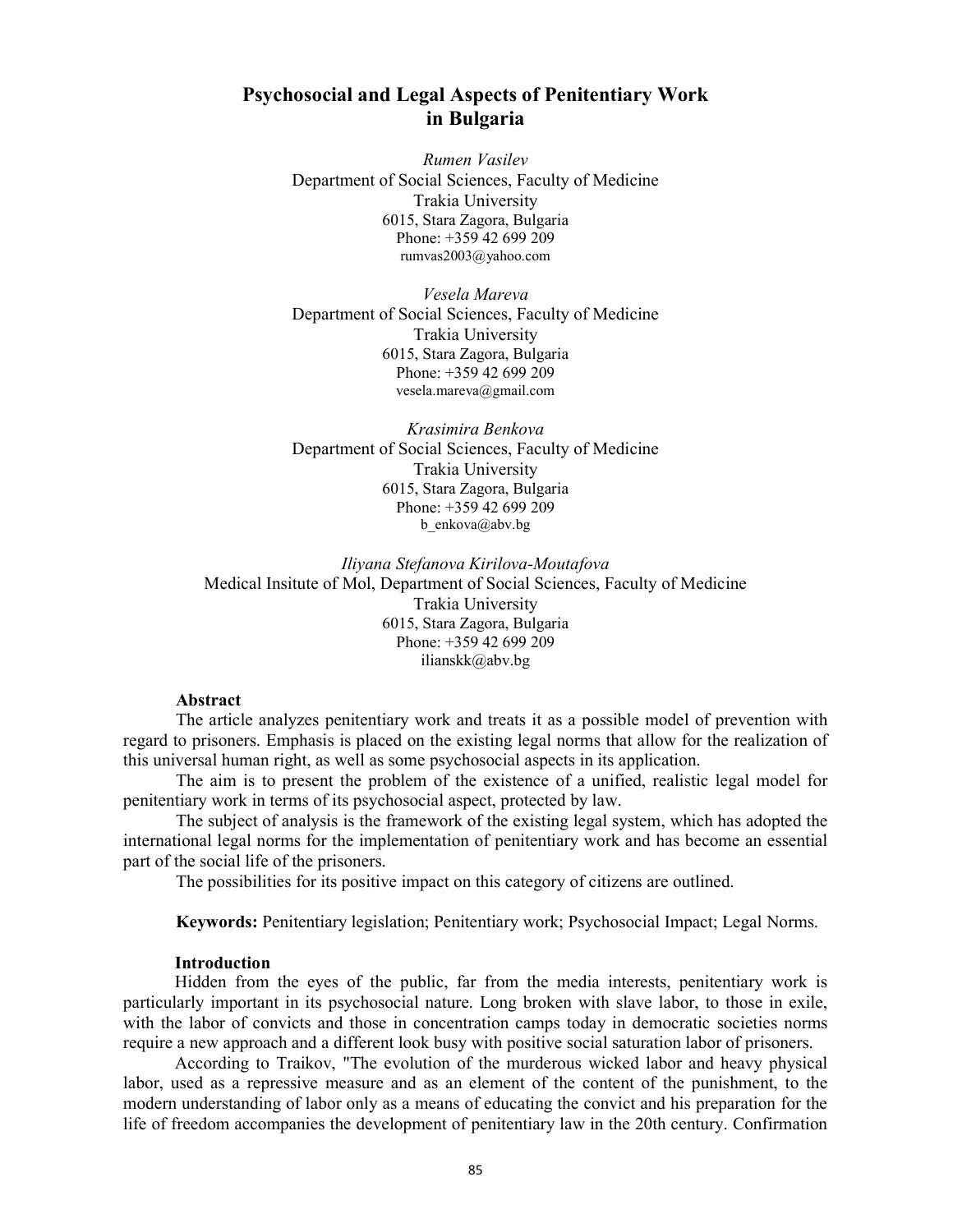of this evolution is also the overall legal framework of prison labor in Bulgaria by the Provisional Rules for the Establishment of Prisons of 1879 and the Act on the Work of the Prisoners from 1922 to the acting the Penal Code and the law on serving the penalties. Taken in this aspect, the present Law on the Execution of Penalties and Detention, enshrined in our contemporary democratic, legal and political constructs, formalises the work of this category of citizens and emphasizes its social and personal psychological significance.

Political and socio-economic development of the country forced the reconsideration of the overall legal and social doctrine of the legal application possibilities of the penitentiary labor. The nature and characteristics of this specific labor undergone positive development and of punishment he is no longer a social necessity for inmates and society, so that the meaning and philosophy of art. 41, para. 1 of the current Penal Code be redrafted to the current day text that makes public key objectives for the prisoners in their work, "serving a sentence of imprisonment is accompanied by suitable, respectively paid community service, which seeks rehabilitation of convicts, and the creation and improvement of their professional qualifications. "

From labor, devalued and made for physical effort, for his own sake, and as a kind of revenge against the convicted, he has other characteristics today that do not distinguish him from the conditions, necessity and efficiency of any other type of labor. The purpose of penitentiary work is busy with the expectation to become a social instrument whose elements will bring about the unconscious but presently re-educating impact on the behavior of the prisoners. They will also influence them psychologically and will make them rethink the essence of their entire existence up to and after the moment of transgression at the penitentiary, even more so that the application of this labor is realized under conditions of special regime unknown to the convicted and radically different labor outside prison.

The theme of the practical realization of penitentiary work and its psychosocial aspects as an influence on prisoners has always been relevant in the legal circles, has also generated polar discussion views in political circles expressed over time because it is saturated and treated with a peculiarity to society sensitivity.

Looking at some of the moral and social aspects of penitentiary work and its psychological impact on the convicted, we should also try to analyze the applicable legal framework as well as the conditions in which it is implemented.

In this context, it is necessary to answer the question whether and to what extent it complies with the existing international norms, such as the texts of Art. 10, p. 3 of the International Covenant on Civil Rights, the first sentence of which reads: "The prison regime includes such treatment for those convicted, the main purpose of which is their correction and social re-education."

This is the point of trying to analyze the penitentiary work in the present work because this work brings its social saturation, its nature is socially different from the work of all outside prisons, and the urge to implement it and its benefits have special and different characteristics from the generally applicable labor because they are dictated by radically different conditions.

The history of penitential labor, as an element of the social and economic models of societies, provides us with many and varied information about its initial nature. It is always the equivalent of the socio-economic system that models it, articulates it in legal acts, and implements in practice whether or not it develops at the rate at which the socio-economic system develops or does not develop in society. The processes of societal development, industrialization, war and wars, the modernization of the views of political parties, the new social ideas in the processes of their democratization and their widening social influence undoubtedly forced a new perspective on this particular work.

This is because the political systems and political forces defining the direction of the economic, social and social development in our country work in an effort to synchronize our national legislation by taking it in line with the Recommendation Rec (2006) 2 of the Committee of Ministers of the Member States on the European Prison Rules where Part I of the Basic Principles contains the following texts: "p. 5. Life in prison should be as close as possible to the positive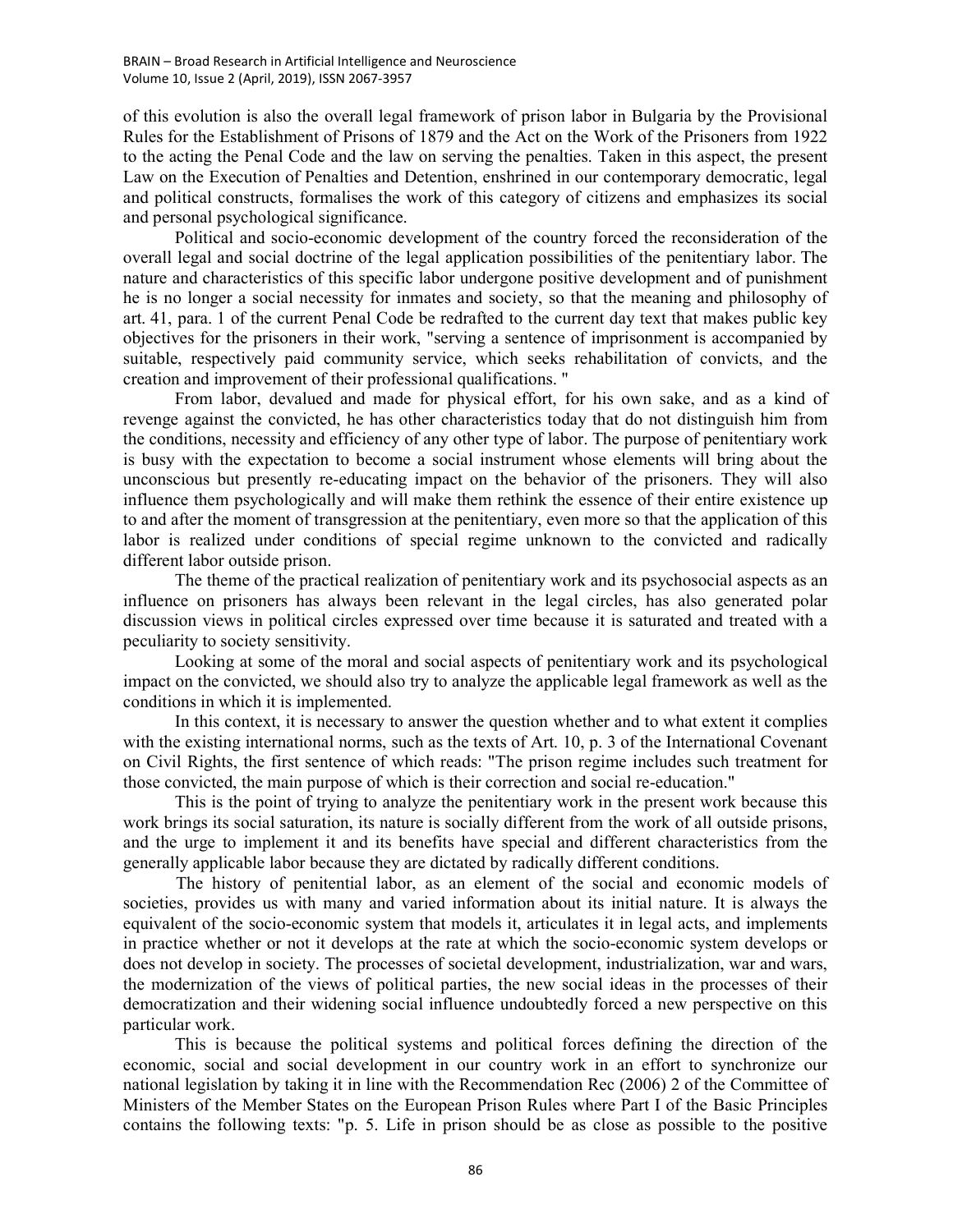### R. Vasilev, V. Mareva, K. Benkova, I. S. Kirilova-Moutafova - Psychosocial and Legal Aspects of Penitentiary Work in Bulgaria

aspects of life in society "and so on." 6 Deprivation of liberty should be managed in such a way as to facilitate the reintegration of persons deprived of their liberty "as directly relevant to our national legislation.

Globalization and the ability to trace the restructuring of the economic, social and political space, the socio-economic and political impediments in it necessitated the adoption of new, modern policies regarding the convergence of the social and legal framework applied to prisoners in terms of the possibility to work in prisons.

The time when Michel Foucault described the birth of the prisons, and in which Fyodor Dostoevsky wrote about the psychology of the labor has long passed.

"The exercise of ruling power in punishing crimes is undoubtedly one of the most important aspects of justice," Foucault wrote, seeking an emphasis on power relations, emphasizing the role of the rulers, the development and the temporality in them. In order to explain the changes, he does not analyze the development of the trial and sentencing as a humanitarian act with the main aim of lesser violence and correction of the perpetrators of crime, on the contrary, he regards the act of pronouncing the verdict as a pompous theatrical performance with supposedly self- and analyzes his influence in people's minds while Dostoevsky defends the thesis that humanity as a whole is a sensitive, humanitarian and moral product.

Based on the moral principles laid down in the people's spirit, he emphasizes his view that every society has penitentiary institutions because none has managed to escape crime and the need to impose penalties.

According to Yankov, "Dostoevsky points out that the existing system of isolation and punishment of criminals is not intended to correct or correct criminals, but merely to punish them in order to remove them from society, preventing it from other similar acts against its constructive integrity committed "Dostoevsky stresses that every society has such institutions, because so far no society has managed to escape crime and the need to punish criminals. In connection with this, he quite soberly and clearly states that the existing system of isolation and punishment of criminals is not intended to confront or bring criminals to justice."

The historical view of the development of penitentiary work shows the temporality of its unproductive and unprincipled application to: slaves, prisoners, exiles and convicts for political reasons, from the time when it was imposed as exploitative and revenge of the rulers in favor of their protection until the moment when its fullness is of social significance for the person and society and the applicable framework, is not the only one of the ruling authorities but the legislative framework in the social legal framework tion many years have passed.

Historically the violation of human rights in the past is not comparable stronger than today, obezstoynostyavaneto life of convicted and received prison was common practice. The modern postmodern sense of penitentiary work is in the possibility of making the sentenced person become an element of his re-education, activating opportunities to reconsider his behavior and guilt to realize it, to ease his destiny and to leave the penitentiary institution before the deadline of the verdict. So meaningful and legally represented, the essence of penitentiary labor has not been subject to any legal system until the time of the adoption of a democratic legal models in society.

The psychosocial aspects of penitentiary work, the realities in the penitentiary boundaries and the perspectives in them do not exclude two main factors present in the lives of the prisoners that can be realized:

- the ability to educate and

- the possibilities to work.

For this category of persons stressful effect on prison life is particularly high severity situation such as moral and ethical standards. Psychosocial environment in penitentiary establishments is testing the physical, moral and intellectual character of inmates, and according to Kaplan and Zadok, 2002,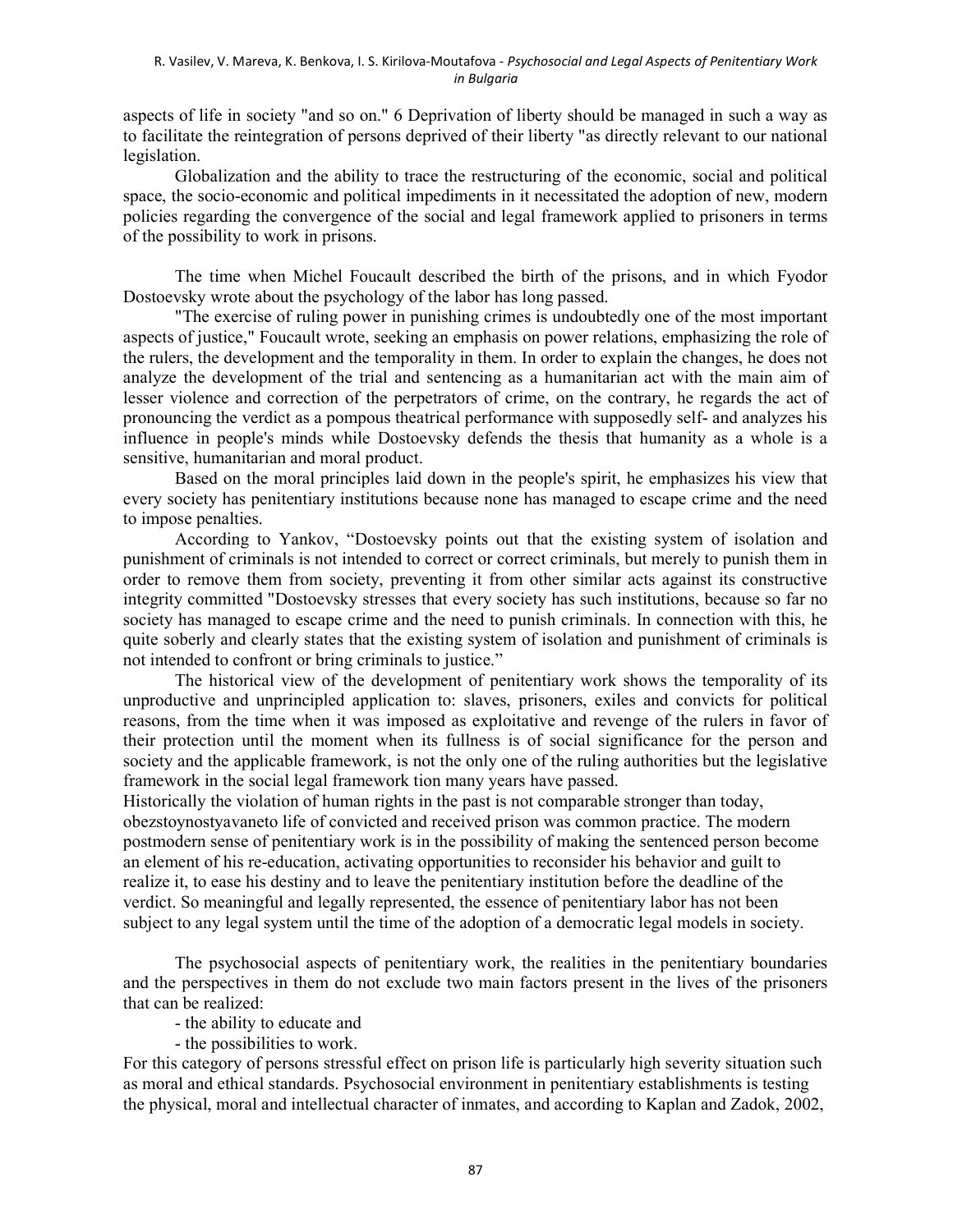anti-social personality disorder occurs in about 90% of persons placed in penitentiary establishments.

These are people who suffer with emotional competence - namely emotions are immature, superficial and shallow emotions; low threshold of irritation; Quick intensity of negative emotions explosion; loss or lack of self-control over impulsive behavior; rigidity of negative affect; lack of compassion (empathy), lack of emotional resonance; lack of guilt; nartsistichnost, inability to emotionally connect; a sense of superiority and grandiosity; emotional instability of self variable feelings of abandonment, uselessness, emptiness, have suicidal impulses and show hostility.

They observed significant deficiencies in terms of social competence - not constructed disorders and communication skills: communication hampered by the inability to establish friendly contacts; problem with leadership; manipulative; socially unacceptable standards of behavior; antisocial of outlook views; life position of hostility and compensation; style habitual aggressive behavior inherent and parents or other family members; integration into the lifestyle of gangs, groups of anti-social behavior or terrorist acts; ineffective coping with problematic life situations through confrontation, acts of violence or substance abuse; unpredictable in perspective, there are no plans for the future; action without considering the consequences; inability to use their own experience in problem solving.

People with antisocial (disruptive) personality disorder usually are not able to promote and maintain therapeutic relationship, and most often they are seen as 'curable' only specialized (usually forensic) facilities. Their behavior is corrected difficult. Most modern forms of psychotherapy are ineffective, and some even considered to be kontraindikirani as increasing manipulation of people with this type of personality abnormality.

It seems a form of choice for psychotherapy is occupational therapy. Due to the large discrepancy between the behavior of persons with antisocial personality disorder and the existing social norms, they need firm boundaries and regulation in communicating with others and training to comply with framework and rules. These are the potential benefits with which the impact through systemic work can be effective in those with this psychopathology.

In this particular category of working people there is a sharp change in the intensity of life and the different nature of social contacts, the profile of the social atmosphere and its meaning transform and interfere with the interpersonal relations known from everyday life in the free society.

The impact of unemployment and forced imprisonment in prison have a negative psychosocial impact on the convicted, and often lead to: frustration, social deprivation, aggression, deadsuppation and self-aggression, including a breakdown of social inclusion capabilities.

Conditions with a particular degree of weight on the psyche of the convicted, containing complex relationships and relationships between the complex realization of the personal psyche and the performance or non-performance of the work activity. Under the conditions of the penitentiary environment, the overall behavior of convicted and in particular labor is subject to different organization and different dynamics, compared to our ordinary and familiar labor process. The facts and norms explaining the behavior of the persons in the penitentiary in working conditions and the process of mutual adaptation between them and the environment in which they work are inconsistently different as the purpose and meaning of behavior with the working environment outside prisons.

Analyzing the social opportunities of penitentiary establishments in terms of working hours, at the time considered three major paradigms opposing and invariably present in theoretical discussions in the application of penitentiary policies:

- $\bullet$  the first deals with deprivation of liberty as a means of depriving the sentenced person of another crime;
- $\bullet$  *the second* relates to deprivation of liberty as an opportunity to guarantee the rights of the convict;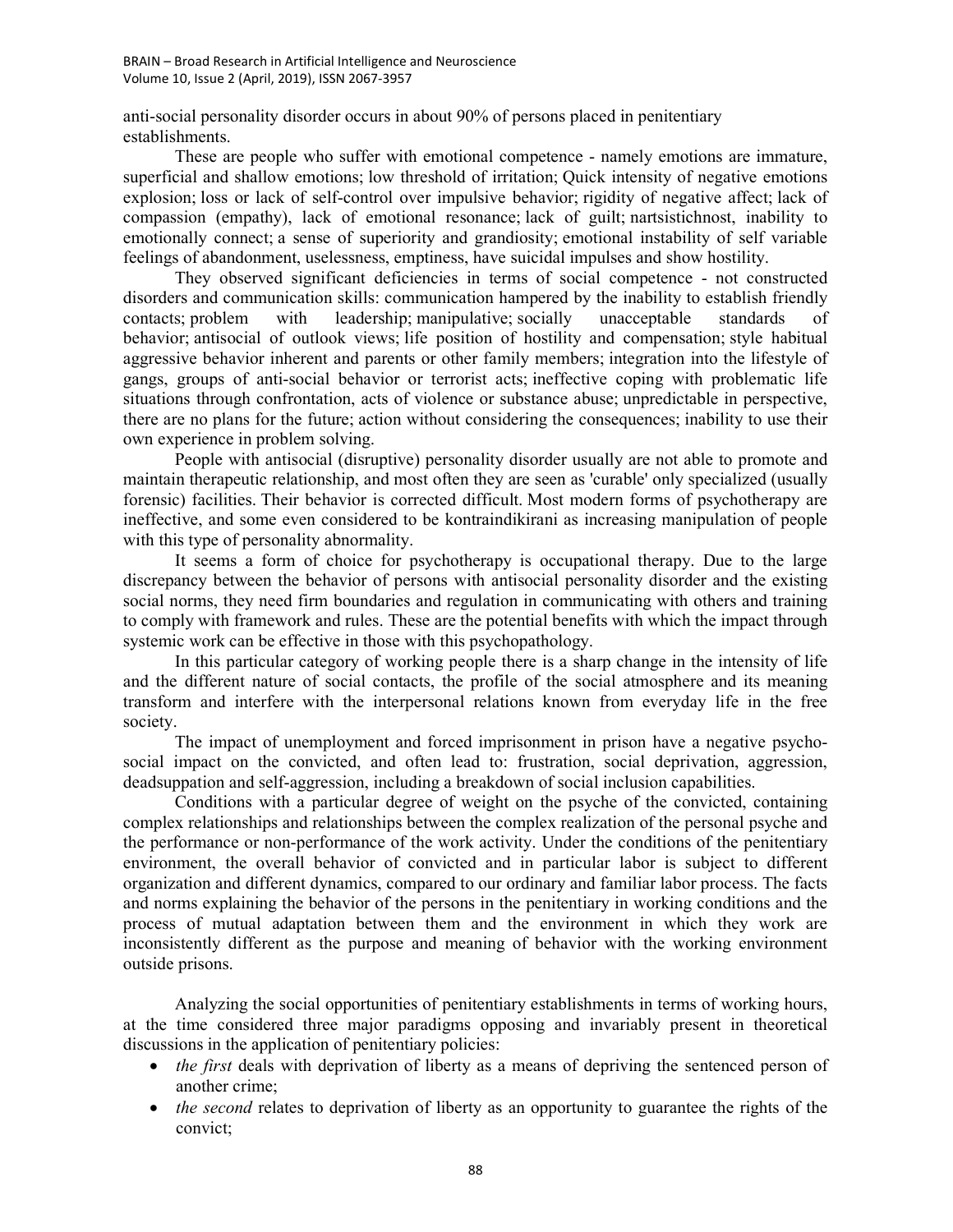$\bullet$  *the third* is burdened with the positives of the first two, and considers imprisonment as an opportunity for a convict to reconsider his conduct and his life in a positive way and to correct his behavior.

For those psychosocial characteristics comprehended in their humane, not criminal discourse regarding deprivation of liberty must be held without dismissing that regardless of the conditions of penitentiary isolation human rights and dignity of the condemned must be respected unconditionally . In this respect labor rights of prisoners, as part of the socialization process should be implemented harmonized with the existing legal texts and depending on the conditions under which their sentence is served.

Legal realized penitentiary framework outlines a long time and warring closed regime daily, Bitu and socialization completely changed social, moral, ethical and temporal pattern of life. This environment and work in it are a counterpoint to the environment from which convicted enter the penitentiary institution. Viewed through the prism of permanently changing legal frameworks temporality and increased requirements to existing domestic realities in prisons, psycho-social environment is in constant development. As a reflection from the clash of different realities among the most common psycho-physical problems that prisoners are entrusted with are the known states of: stress, general fatigue, reduced subjective well-being, reduced self-esteem.

In the historical profile of our national legislation, the legal framework governing the health care of convicts, their placement in hospitals, the use of free medicines, advocacy, visits and correspondence is realized through the Provisional Rules for the Establishment of Prisons.

Penitentiary work is devoted to Chapter IX "For Prisoners' Occupations" of the Rules, in which item 37 is written: "The prisoners who are still under investigation are used only for prison, ie they cut wood, carry water, clean the prison yards, etc .; and convicted of imprisonment for crimes or misdemeanors, except for the execution of the aforementioned work in jail, may be ordered for urban and private work with the necessary guardian and a daily salary based on the annual fee approved by the governor. Non-imminent debtors and spiritual faces escape from all affairs. " It impresses the legislator's attitude in early penitentiary legislation with his will to order labor from both investigative and prisoners, admissible types of work, and labor valuation. In the same rules, "Form 3" presents the "Book for the enrollment of the money earned by the prisoners", indicating "the genus" of the work, the year, the month and the "number" the name of the prisoner and the genus (type) of the work, the sum (earned for the type of work amount) and the gospel for the "receipt".

National penitentiary legislation, as the result of ongoing legal reform is developed and complemented in 1896 with "Criminal Law" and in 1904 entered into force and "Rules of Procedure of the prisoners as a regulation detailing these their legal options". In 1922, these Rules are enriched and developed into "Law on the work of prisoners." The progressive positive development of the penitentiary legislation and availability of these acts are assessment that the legislature gives this kind of work and legislative determination to have a functioning regulatory framework with effective rules.

In the Criminal Law of 1896, in its Book One, Chapter II, "On Penalties," there are listed the types of punishments and the possibilities for labor through the following texts:

"16. Convicted to a strict prison of prison, they are held in common wards, and they receive food and clothing in the dungeon.

The prisoners of this family are divided into two quarters:

1) sentenced to at least five years, and

2) convicted in less than five years.

Prisoners of the first day of discharge, according to the rules of dungeon rule, use heavy labor, and at night, if possible, separate themselves.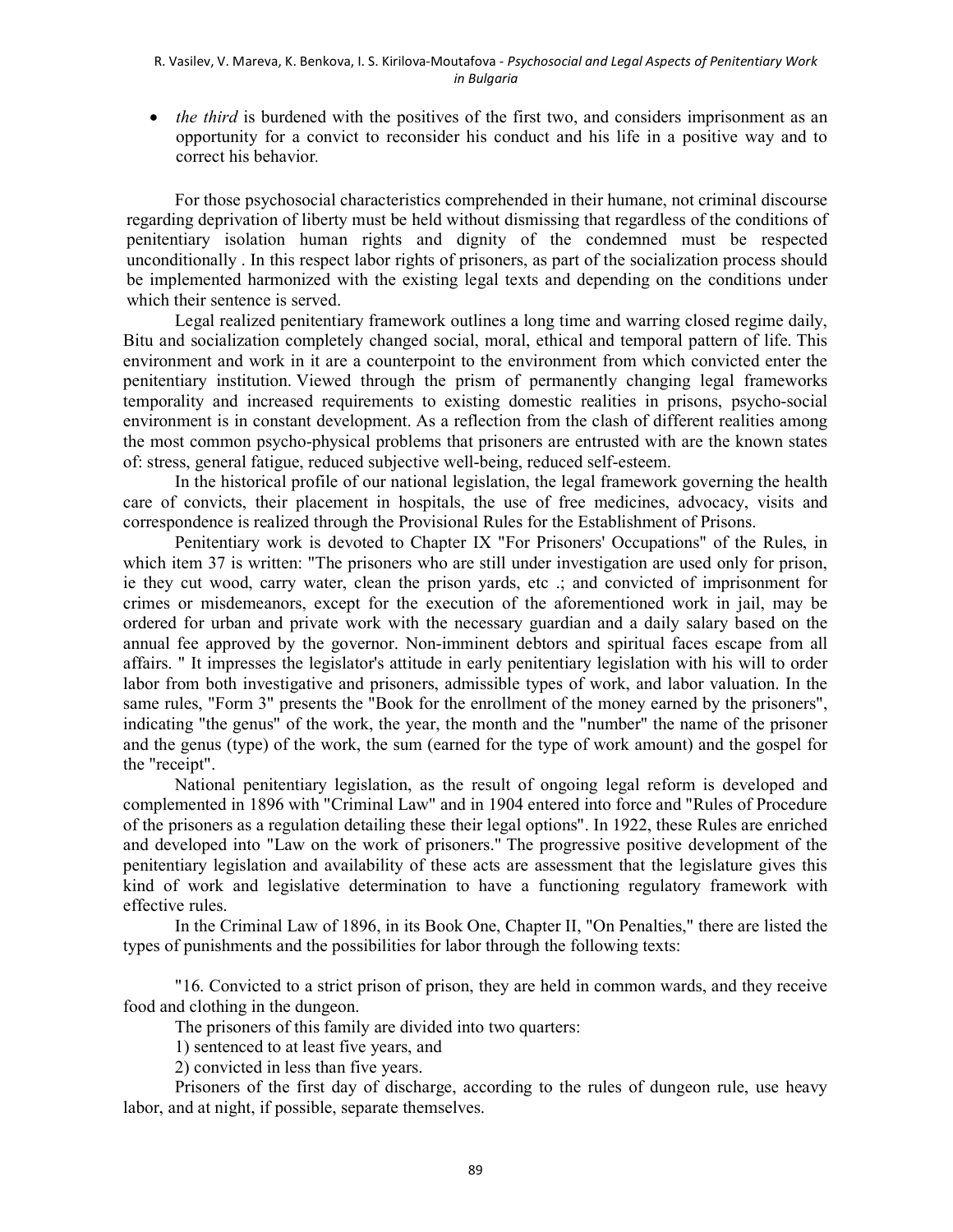For the work done, both inside and outside the prison, prisoners receive no reward; however, dungeon management is given the right to allow prisoners with proven good behavior after two thirds of the sentence imposed to them to deal with their own choices by receiving in their favor a third part of the net proceeds of the proceeds their work.

Such prisoners for their bad behavior can always be returned from prison to their first state of affairs.

The prisoners of the second order are engaged in their work, as far as it is not contrary to the dignity of the law; but one third of the net income of everybody's work is devoted to his own benefit, and the other two are retained to keep the prisoners at all."

For the first time in our national legislation texts related to penitentiary labor were written as a compulsory act and as a counterpoint to idleness in prisons, with the possibility that one-third of the net income from this work could be handed over to the convict. The legal analysis of the characteristics of these options implies that this is a success for national legislation because:

- For the first time in its legal field, the legislator has found legal application of the possibility for those sentenced to work;
- Prioritized the behavior of convicted persons as a major factor in their existence and development in prison;
- The possibility expressed in the text "... proved good behavior" is credited by the legislator with the actual actions of the prison administration to judge the quality of the situation of the sentenced labor in order to obtain the right to personal income, on payment.

These opportunities postered for the first time in our legal space should be assessed as texts high legal value and social significance and the approach of the legislature to validate the terms of employment in prisons is a ratio of the country itself to the specifics of the labor protection rights of man.

The existing legal framework is evaluating the impact of this work on psychosocial profile prisoners. Back in time this work carried significant social reflections on society associated with changes in infrastructure and the construction of major economic and social facilities. It is particularly profitable for the state, because it is low paid and in some cases even free. It is important to remember how difficult it was for the administration of the respective prison to arrange this type of operation.

At Book One, Chapter II. For the punishments, p.16 of the Criminal Law of 1896, the legislator added the following text: "(Added: H. 27 January 1904) Prisoners sentenced to imprisonment for at least five years are in prison, using state or public work outside prison, as well as convicted prisoners of less than five years of imprisoned prison or of a prison prison, who wish to use the same work outside prison, obtain a reduction in the penalty imposed on them way that he counts here's a sentence served 20 working days broyata for one month in the prison."

From a psycho-social point of view, the legislator's decision to include a text under which to implement a sentence reduction for prison staff, the administration recognizing twenty working days in one month is impressive. This legal opportunity is an incentive for convicts to try to correct their behavior through labor and is socially meaningful because it binds their overall attitude to their self-discipline and re-education. Even today, this legal circumstance is in force under the National Act on the Execution of Penalty and Detention in Prison, as well as in the Regulations for its Implementation, which regulate the execution of sentences and the possibility of working in prisons.

The right to work, as the basic human right of every Bulgarian citizen, is a basic text in a place in Art. 48, para 1 of the Constitution of our country, according to which: "Citizens have the right to work. The State is responsible for creating the conditions for the implementation of this right. "And is detailed in the following paragraphs, which reads:" The State creates conditions for the realization of the right to work of the persons with physical and mental disabilities.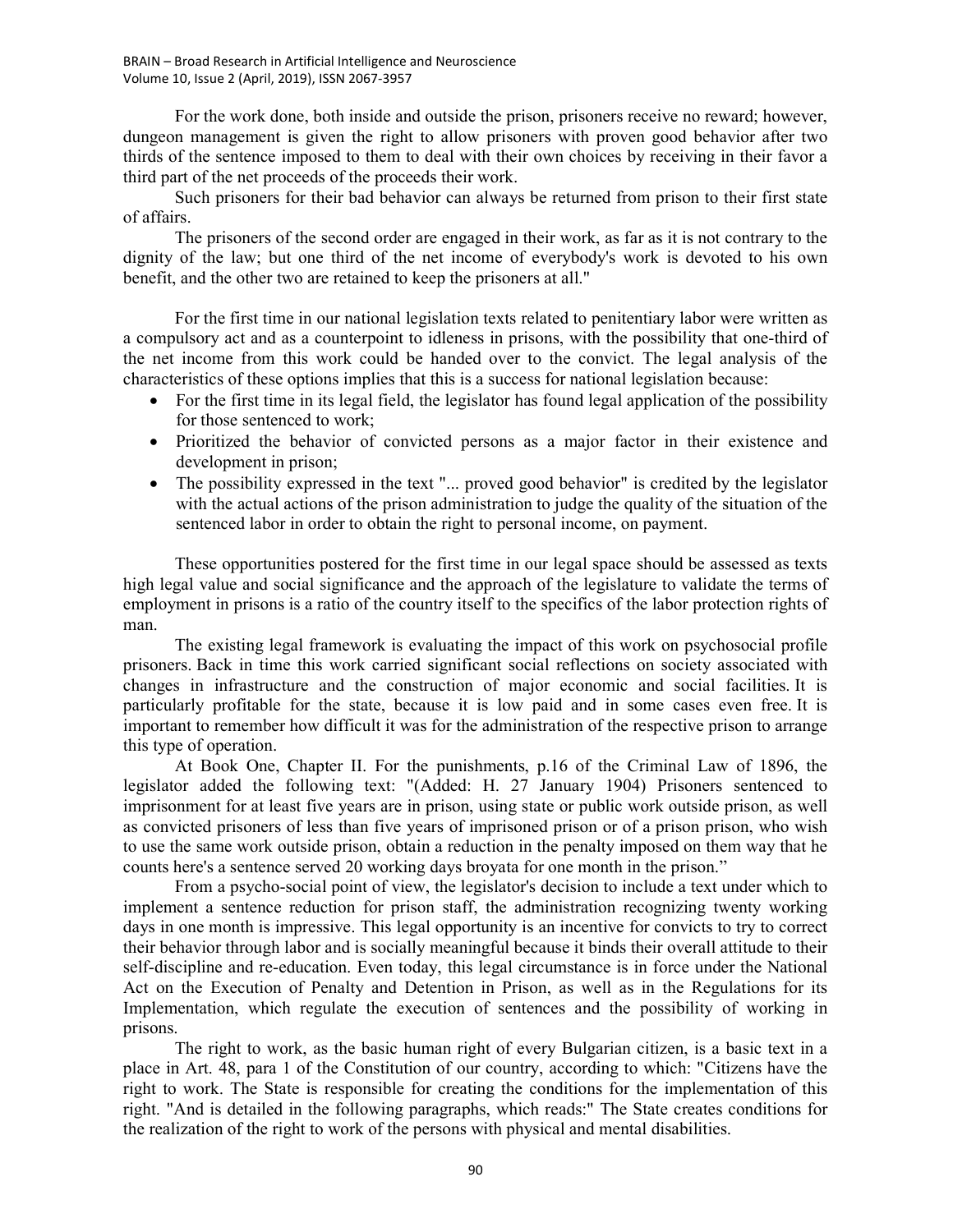#### R. Vasilev, V. Mareva, K. Benkova, I. S. Kirilova-Moutafova - Psychosocial and Legal Aspects of Penitentiary Work in Bulgaria

Every citizen freely chooses his profession and place of work.

No one can be forced to do forced labor. "

Of course, the constitutional texts are about the legislature's principal positions and attitudes towards labor in general. Penitentiary work is specific and different from the general one, and the ability to exercise is among the main legal possibilities for convicted according to the legislation in force in our country. In this sense, in the overall legal framework of our country, containing the Criminal Code, the Penalty Enforcement Act and the detention order, and the Rules for its implementation, unified with the international and community law in force, texts are written that realize the possibilities for penitentiary work.

The legal philosophy of the Criminal Code of the Republic of Bulgaria, located in the texts of Art. 41, para. 1, imposes the thesis on the realization of paid penitentiary labor as a means aiming at: "... the re-education of the convicted as well as the creation and improvement of their professional qualification", not excluding the meaning of para. 2, according to which "Other measures for education and training are also applied". This text has been multiplied in Art. 77, para 1 of the Penalty Execution and Detention Act, according to which: "At the time of serving the punishment, the prisoners have the right to a suitable job" as well as rights in this aspect, as an opportunity on the part of the administration , in order to realize the personal preference of the convict in his choice of a certain type of work.

The European penitentiary labor norms resulting from Recommendation Rec (2006) 2 of the Committee of Ministers of the Member States on the European Prison Rules, adopted by the Committee of Ministers on 11 January 2006, have been implemented in our Penal Code opportunity within the meaning of Art. 41, para. 3, according to which: "The work done (yes) is counted as a reduction in the sentence, with two working days being considered as three days' imprisonment".

This legal realization shows the social and legal meaning objectified by the legislator in the legislation of our country related to the protection of the human rights of the serving sentences. According to Part I, Basic Principles of the above Recommendation, which is obligatory for our country character for the meaning of Art. 5, para. 4 of the Constitution, according to which: "International treaties ratified by constitutional order, promulgated and enacted for the Republic of Bulgaria, are part of the domestic law of the country. They take precedence over those norms of domestic law that contradict them ", p. 1" The human rights of all prisoners must be respected. " Such is the philosophy of the legal acts, which are mandatory in the European sphere, mandatory for implementation in our country as a full member of the European Union.

Current legislation in our country in this direction not only precludes be applied work in penitentiary establishments, but it refined in the modern sense under existing labor legislation harmonized with the norms of the existing Community and international law.

The present study is not intended to detail the norms determining labor in penitentiary institutions, but it should be pointed out that they were implemented on the basis of existing modern labor and penitentiary legislation in an attempt to prevent discrimination of convicted persons and not to violate their human rights. From this point of view, following the legal analysis, it is suggested that in the Regulations for the Application of the Penalty and Prison Act, those legal norms which are most closely related to the Labor Code in terms of labor, the breaks made, its differentiation into paid and voluntary, its differentiation for its placement by sex, the presence of pregnancy, the conditions related to its payment, as well as all the details regarding compliance with the labor protection norms.

Despite these findings, indicating the relatively detailed legal framework of prison labor in line with inter-national norms and close to the national legal framework regulating labor outside prisons, it should be stressed that the two types of labor are too unequal. In conclusion of the above analysis, the following important conclusions can be drawn:

- labor inmates are not included in the social security system and therefore their work is not counted as length of service;
- this work does not necessarily bind prison administrations with a commitment to insurance;